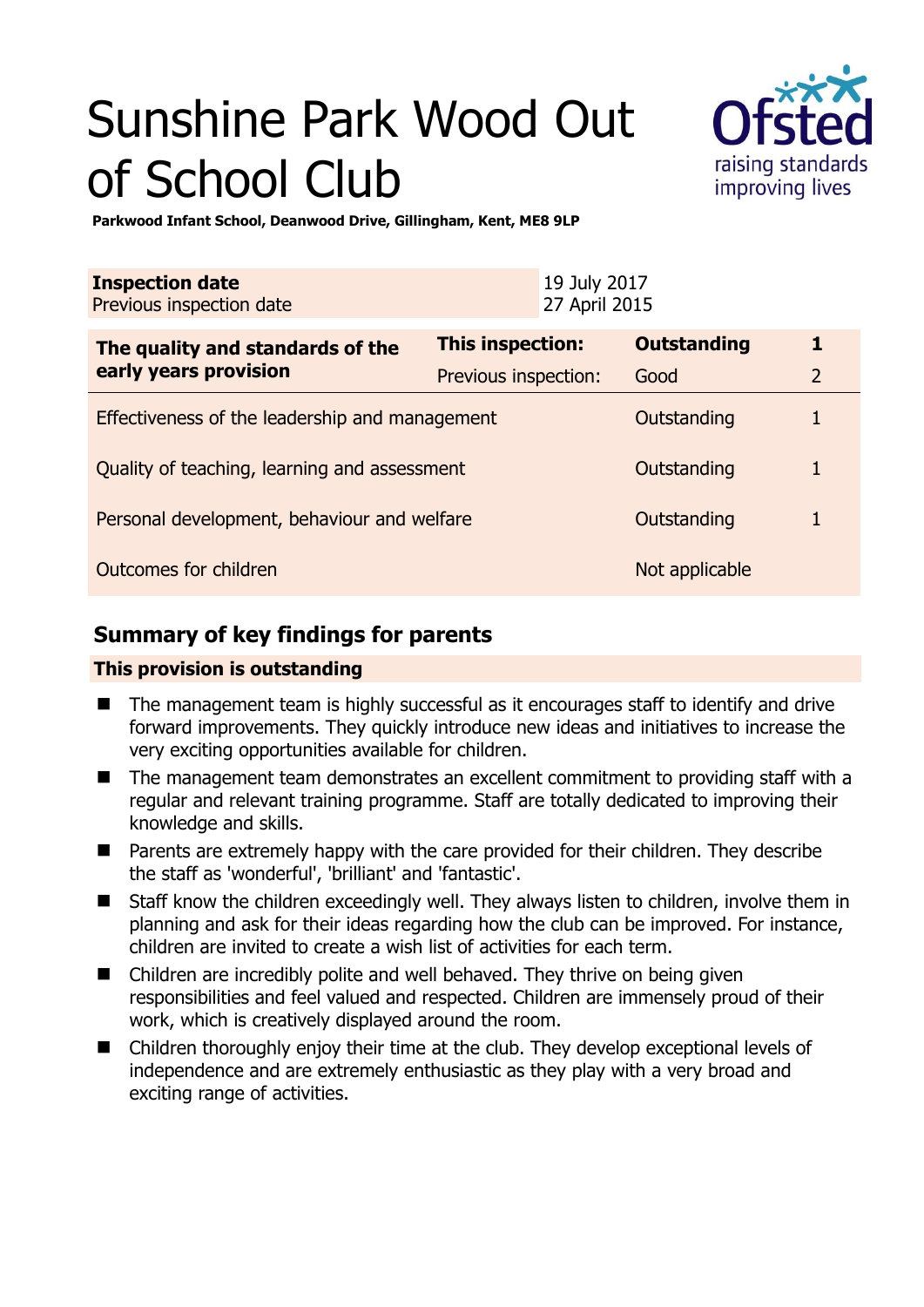## **What the setting needs to do to improve further**

### **To further improve the quality of the early years provision the provider should:**

■ continue to build on the already excellent opportunities for children to practise keeping themselves safe.

#### **Inspection activities**

- The inspector held discussions with the manager and supervisor regarding leadership and management issues.
- The inspector observed children and their interactions with staff during activities.
- The inspector spoke to parents regarding the provision and took into account their views. She also spoke with children at appropriate times during the inspection.
- The inspector viewed a sample of documentation, including policies, the self-evaluation form and parental questionnaires.
- The inspector looked at the premises used by children, including the outside space.

## **Inspector**

Kirsty Hillocks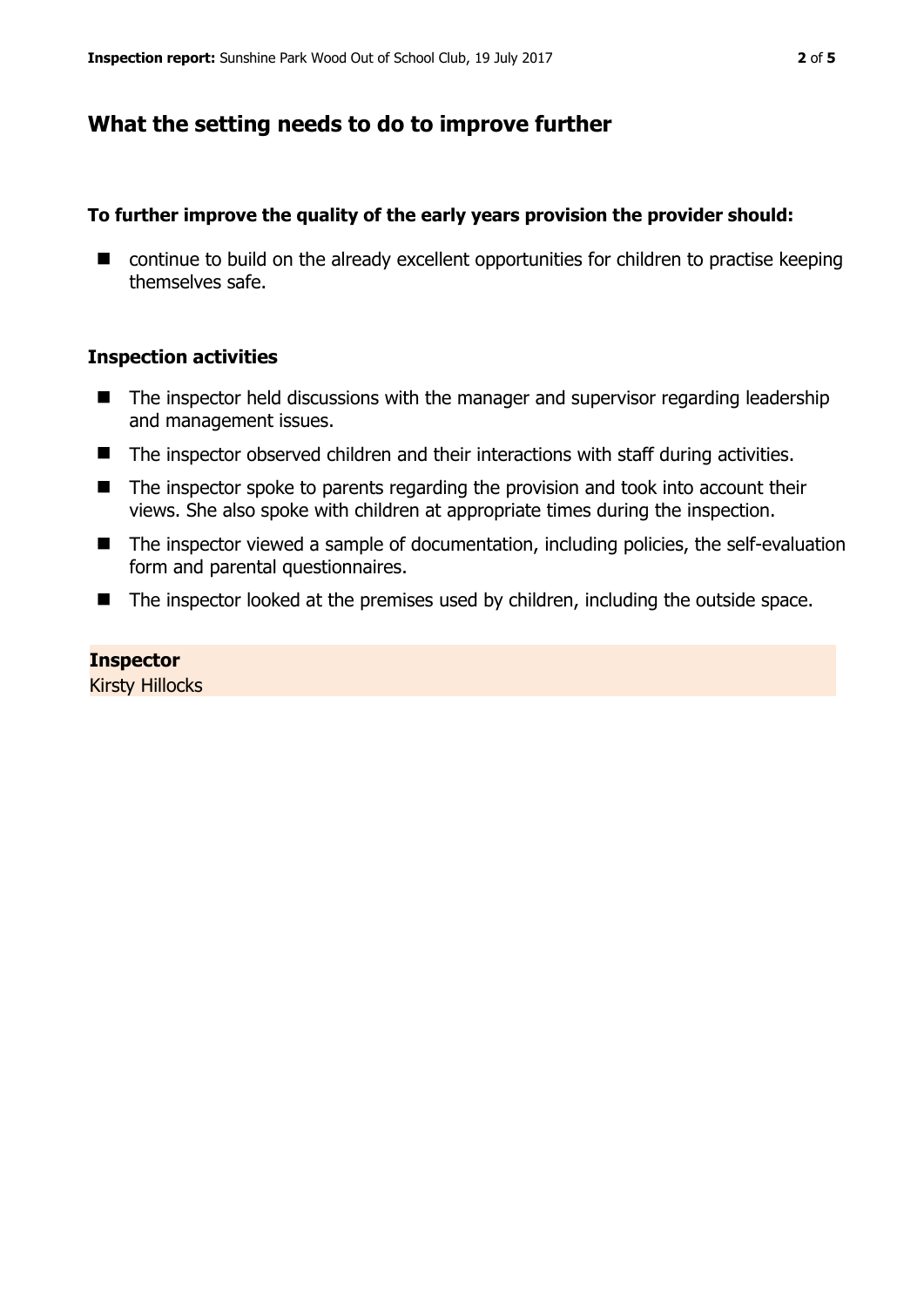## **Inspection findings**

#### **Effectiveness of the leadership and management is outstanding**

The manager follows an extremely detailed recruitment and induction programme for new staff. For example, each new member of staff is 'buddied' up with an experienced staff member to help support and guide them until they are more confident in their role. All staff routinely participate in support meetings with the manager to review their superb practice and are encouraged to identify their own training needs. Safeguarding is effective. Staff are extremely aware of a broad range of safeguarding issues and have an excellent knowledge of what procedures to follow. Parents are routinely provided with comprehensive information on how to keep their children safe. For example, staff shared guidance leaflets about online safety. The play spaces used by children are organised superbly to ensure they have a choice in their use. For example, they can join in with team games or read quietly in the soft and inviting chairs. Staff work in partnership with children's teachers extremely well. This helps ensure a highly consistent continuity of care and sharing of information.

#### **Quality of teaching, learning and assessment is outstanding**

Staff consistently involve children in interesting activities. For example, children skilfully use their problem-solving skills and simple calculations when working out how to set up the equipment for a tennis game and building models with plastic bricks. Staff take every opportunity to include children's ideas and views. For example, children enthusiastically participated in a vote to nominate others to act as 'duty leaders' and help the staff. Staff thoroughly support children's particular interest in stories. They initiate in-depth discussions and create an attractive display to show children's favourite titles. Children concentrate intently on their chosen activities and enjoy using their imagination and creativity. For example, they thoroughly enjoy making papier-mâché models. Children have extremely good opportunities to build on their learning at school and engage in highly cooperative play. They thoroughly enjoy playing with their friends, for example, they giggle together when playing a game with masks.

#### **Personal development, behaviour and welfare are outstanding**

Staff are extremely approachable and are highly skilled at engaging in meaningful conversations with children to learn more about them as individuals. Children settle very quickly and soon build strong attachments with the staff and children. Children can select from an extensive range of healthy menu choices, which includes both hot and cold options. Children make the most of the excellent large and secure outside space and excitedly use the impressive range of equipment available. For example, they practise balancing on the low chains or enjoy a game of football with their friends. Children fully understand and consistently follow the club rules, for example, they always remember to stop running in the area used by the youngest children. Children practise procedures for keeping themselves safe, such as evacuating the building in an emergency. The manager has identified the need to vary the times of the evacuation practices to ensure all children routinely take part. Children are extremely independent. They move very confidently around the room and make choices in their play.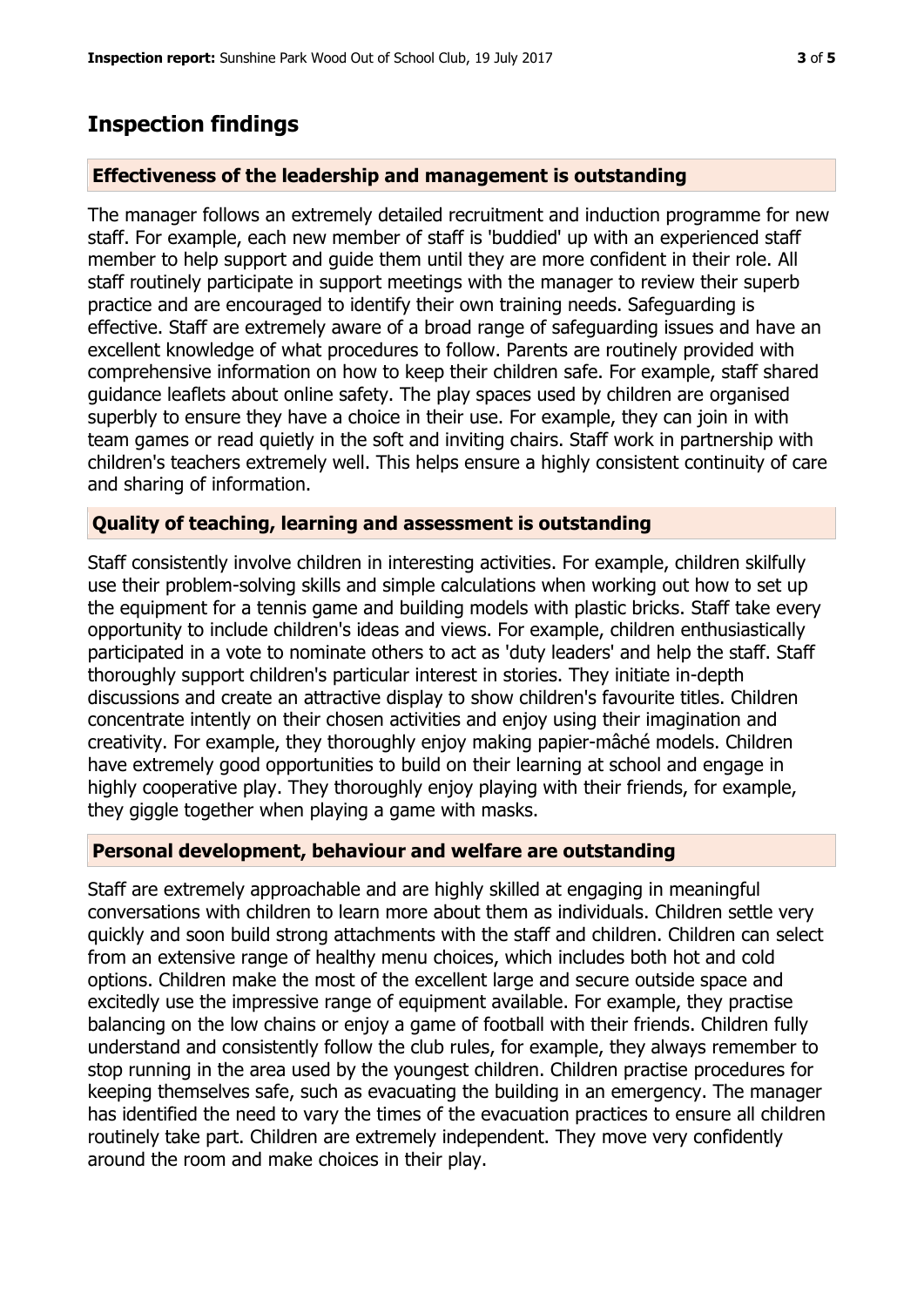# **Setting details**

| Unique reference number                             | EY349516                                                                             |  |
|-----------------------------------------------------|--------------------------------------------------------------------------------------|--|
| <b>Local authority</b>                              | <b>Medway Towns</b>                                                                  |  |
| <b>Inspection number</b>                            | 1093012                                                                              |  |
| <b>Type of provision</b>                            | Out of school provision                                                              |  |
| Day care type                                       | Childcare - Non-Domestic                                                             |  |
| <b>Registers</b>                                    | Early Years Register, Compulsory Childcare<br>Register, Voluntary Childcare Register |  |
| Age range of children                               | $4 - 11$                                                                             |  |
| <b>Total number of places</b>                       | 32                                                                                   |  |
| Number of children on roll                          | 8                                                                                    |  |
| Name of registered person                           | Sunshine Child-Care Services Limited                                                 |  |
| <b>Registered person unique</b><br>reference number | RP906207                                                                             |  |
| <b>Date of previous inspection</b>                  | 27 April 2015                                                                        |  |
| <b>Telephone number</b>                             | 01634 386 195                                                                        |  |

Sunshine Park Wood Out of School Club registered in 2007 and operates from a classroom in Park Wood Infant School, Gillingham. It operates Monday to Friday and provides a breakfast club from 7.30am to 9am and an after-school club from 3.20pm to 6pm, school term times only. There is also a holiday club that is open from 7.30am to 6pm, Monday to Friday, during school holidays. Five staff work with the children; of these, four hold childcare qualifications to level 3 or level 4.

This inspection was carried out by Ofsted under sections 49 and 50 of the Childcare Act 2006 on the quality and standards of provision that is registered on the Early Years Register. The registered person must ensure that this provision complies with the statutory framework for children's learning, development and care, known as the early years foundation stage.

Any complaints about the inspection or the report should be made following the procedures set out in the guidance 'Complaints procedure: raising concerns and making complaints about Ofsted', which is available from Ofsted's website: www.gov.uk/government/organisations/ofsted. If you would like Ofsted to send you a copy of the guidance, please telephone 0300 123 4234, or email enquiries@ofsted.gov.uk.